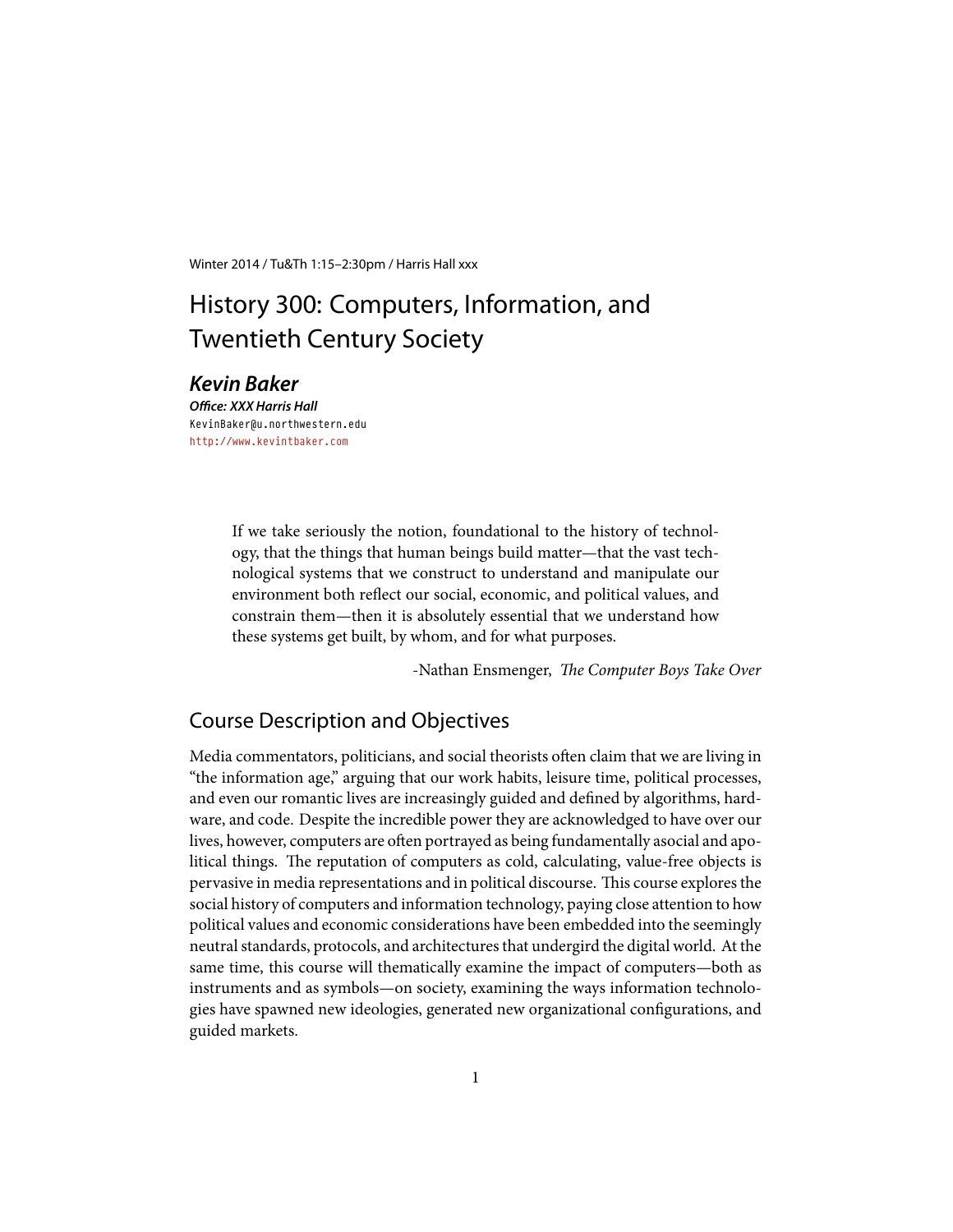## Teaching Method

Two lectures a week with an in-class discussion.

## Prerequisites

None. No technical background is presupposed, but students without a basic understanding of computing and networking concepts may find it useful to read up on these subjects independently.

## Required Books and Other Readings

All required readings are availible through the library's website or will be made availible to the class via Dropbox.

## Evaluation

Attendance & Participation: 20% Response Papers (x4 2pp.): 40% Final Paper (8-10 pp.): 40%

## Student Writing

ere will be **four short papers** (2 pp, double-spaced) in which students will either respond to course readings or a contemporary news article related to the themes of the course. Prompts for these assignments will be circulated by me a week in advance of their due date via e-mail and the course blog. A final research paper, in which students will analyze a **historical** computational artifact (a piece of hardware, a software package, or a historical ĕlm or novel), will be due on **March 14**. A one paragraph proposal of this papers will be due on **February 9**. All papers should be submitted to me electronically by 1:00 PM on the due date. These files should be in either .doc .docx or .odt format.

## Course Participation

Readings should be completed by the day that they are listed. Since each meeting will begin with a 20 to 30 minute discussion of the readings, students should come prepared to participate in this discussion.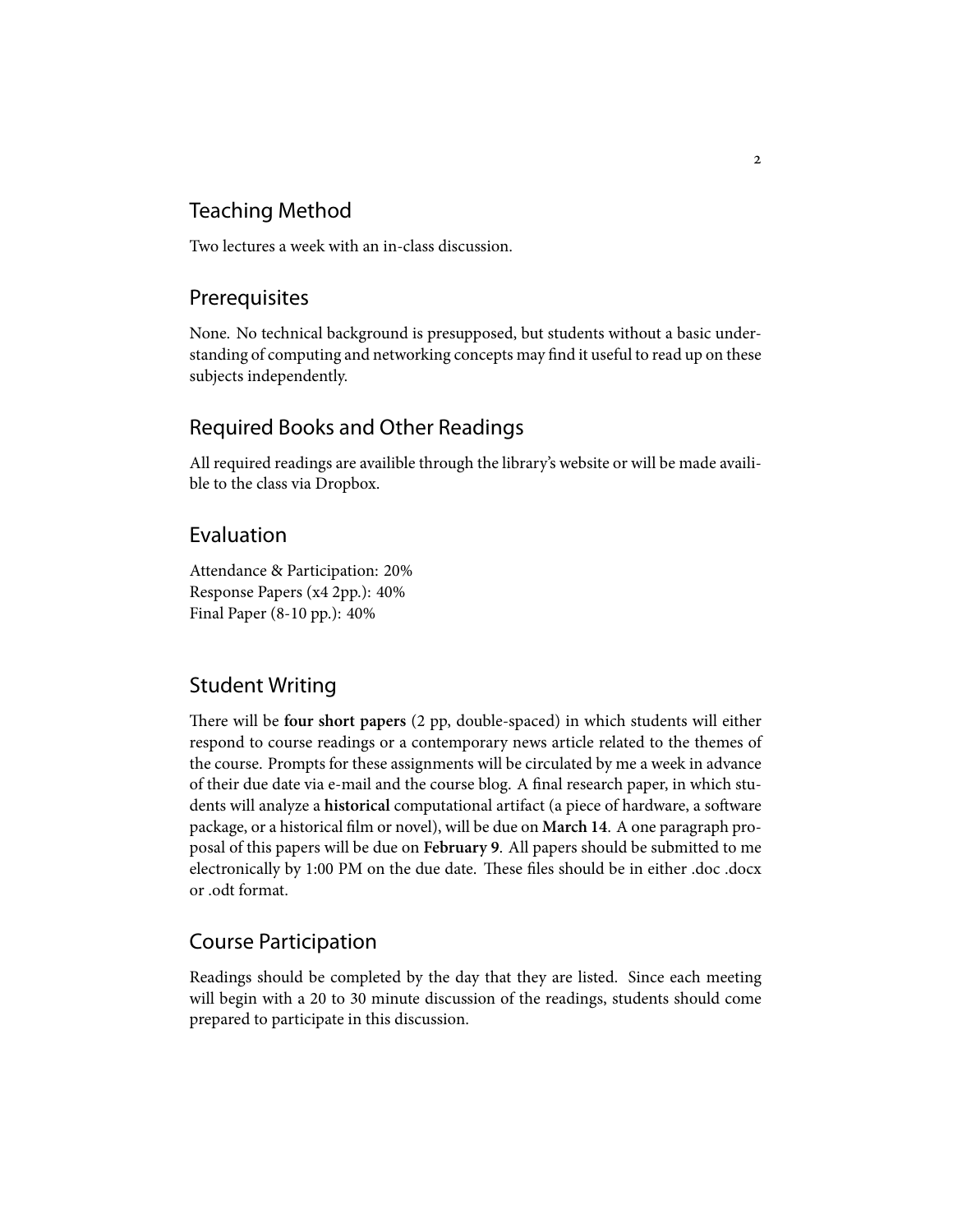## Course Schedule

**Key:**  $\rightarrow$  = Selections  $\dagger$  = Primary Source **Important Dates for your Calendar:** Paper Proposal: Feb 9 | Final Paper: March 14

## Week 1 - Introduction

### *L1, January 5: What We are Talking about When We Talk about Computers*

**Read:**

- *·* Kling, Rob."[Reading 'all About' Computerization: How Genre Conventions](http://www.douri.sh/classes/readings/Kling-GenreConventions.pdf) Shape Nonfiction Social Analysis." *The Information Society* 10, no. 3 (1994): 147–172.
- *·* Edwards, Paul."[How to Read a Book"](http://pne.people.si.umich.edu/PDF/howtoread.pdf)

## Week 2 - Computational Labor and Gender

### *L2, January 10: Gender & Early Computer History*

**Read:**

- *·* Light, Jennifer S. 1999."[When Computers were Women.](https://muse.jhu.edu/login?auth=0&type=summary&url=/journals/technology_and_culture/v040/40.3light.html)" *Technology and Culture*. 40: 455-483.
- *·* Hicks, Marie. 2010."[Only the Clothes Changed: Women Operators in British](http://www.computer.org/csdl/mags/an/2010/04/man2010040005-abs.html) [Computing and Advertising, 1950-1970.](http://www.computer.org/csdl/mags/an/2010/04/man2010040005-abs.html)" *IEEE Annals of the History of Computing*. 32, no. 1: 5-17.

**Watch:**

*· American Artifacts: History of Computers*, Part 1 & Part 2

### *L3, January 12: Invisible Labor and Resources: The Material and Social Bases of the "Information Revolution"*

**Read:**

*·* Rayward, W. Boyd."[Visions of Xanadu: Paul Otlet \(1868–1944\) and Hyper](http://people.lis.illinois.edu/~wrayward/otlet/xanadu.htm)[text](http://people.lis.illinois.edu/~wrayward/otlet/xanadu.htm)." *Journal of the American Society for Information Science* 45, no. 4 (1994): 235–250.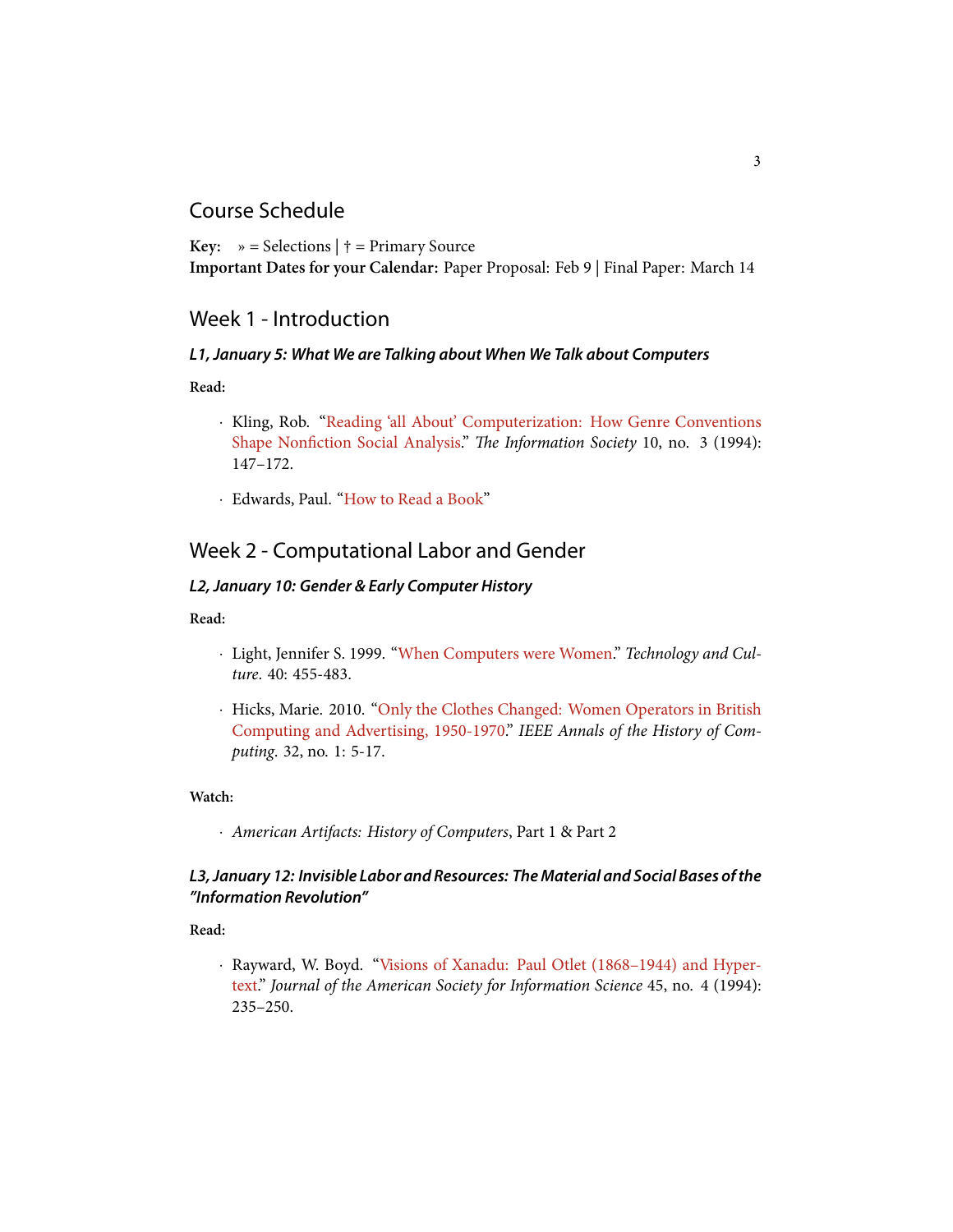- *·* Blanchette J.F. 2011."[A Material History of Bits](http://onlinelibrary.wiley.com/doi/10.1002/asi.21542/abstract;jsessionid=EF58B9E7C5A133BE9196593CA4435A0A.d01t03)." *Journal of the American Society for Information Science and Technology*. 62, no. 6: 1042-1057.
- $\dagger$  Bush, Vannevar. "As We May Think." *The Atlantic*. July 1945.
- † Capek, Karel, Paul Selver, and Nigel Playfair. *[R.U.R.: A Fantastic Melodrama in](http://ebooks.adelaide.edu.au/c/capek/karel/rur/contents.html) Th[ree Acts and an Epilogue](http://ebooks.adelaide.edu.au/c/capek/karel/rur/contents.html)*. New York: S. French, 1923. »Skim

## Week 3 - Information and Empire

#### *L4, January 17: Knowing the "Enemy:" Empire, Data Retrival, and the First Information Revolution*

**Read:**

» McCoy, Alfred W. *[Policing America's Empire e United States, the Philippines,](http://site.ebrary.com/id/10348735) [and the Rise of the Surveillance State](http://site.ebrary.com/id/10348735)*. Madison, Wis: University of Wisconsin Press, 2009. **»Read:** "Prologue" (pp. 1-15) and "1 - Capillaries of Empire" (pp. 15-42).

**Look At:**

*·* ["Computers and the Apartheid Regime in South Africa"](http://www-cs-students.stanford.edu/~cale/cs201/)

#### *L5, January 19: Knowing the World: Semi-Automatic Ground Environment & Igloo White*

**Read:**

» Edwards, Paul N. *Th[e Closed World: Computers and the Politics of Discourse in](http://www.worldcat.org/title/closed-world-computers-and-the-politics-of-discourse-in-cold-war-america/) [Cold War America](http://www.worldcat.org/title/closed-world-computers-and-the-politics-of-discourse-in-cold-war-america/)*. The MIT Press, 1997. »Read: "2 - Why Build Computers?: e Military Role in Computer Research" (43-74) and "3 - SAGE" (75-113).

**Watch:**

- † ["IBM SAGE Computer Ad, 1960"](http://www.youtube.com/watch?v=iCCL4INQcFo)
- † ["Operation Igloo White"](http://www.youtube.com/watch?v=JbO30to1f60)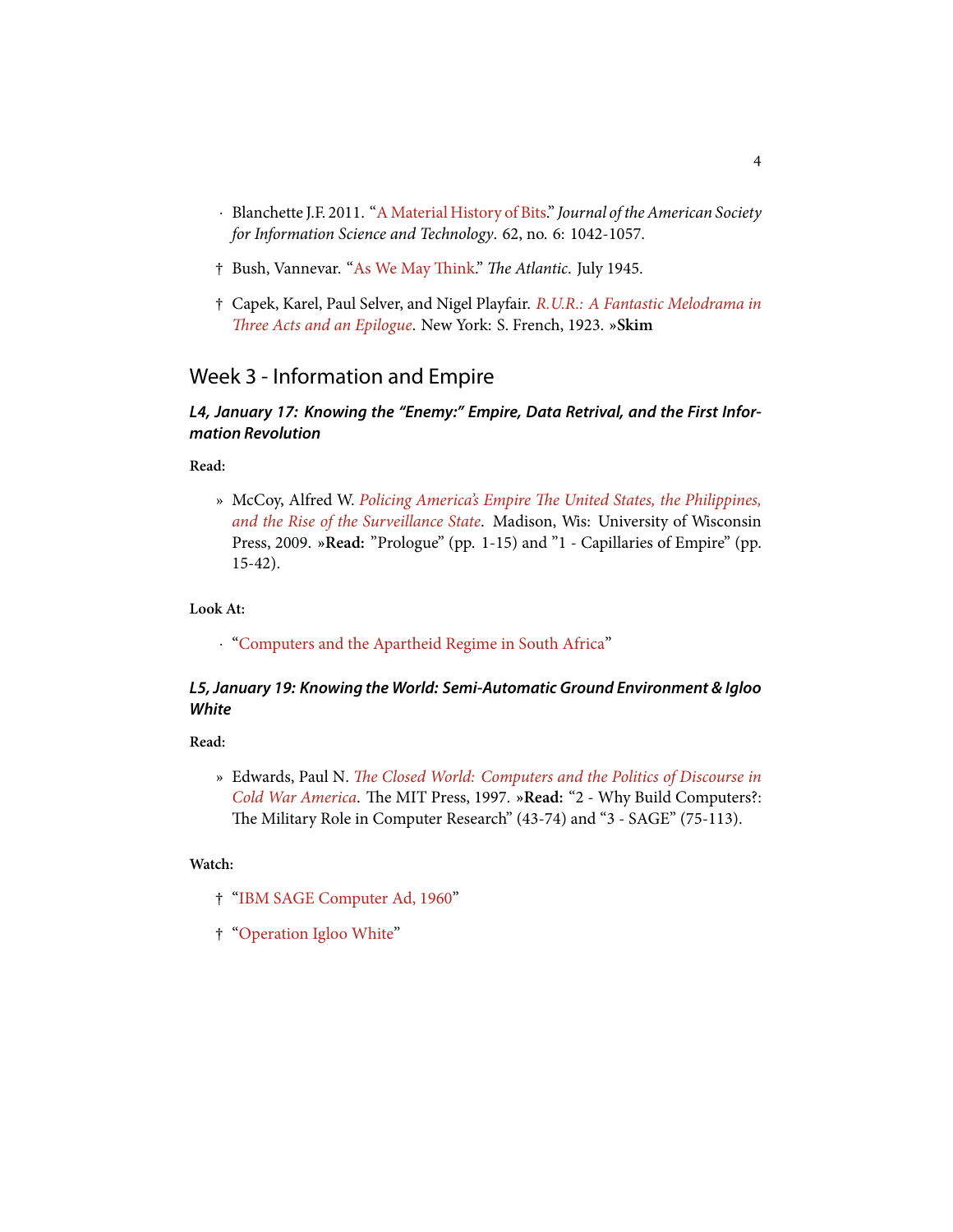## Week 4 - Communications and Control

#### *L6, January 24: The Invention (and Reiöcation) of Information*

**Read:**

- *·* Bowker, G. 1993. ["How to Be Universal: Some Cybernetic Strategies, 1943-70](http://sss.sagepub.com/content/23/1/107)." *Social Studies of Science*. 23, no. 1: 107-127.
- » Gleick, James. *The Information: A History, A Theory, A Flood*. Vintage, 2012. »Read: "1 - Drums that Talk" (pp. 13-27); "7 - Information Theory" (pp. 204- $232$ ); and "8 - The Informational Turn" (pp. 233-268)
- † Rosenblueth, Arturo, Norbert Wiener, and Julian Bigelow. 1943."[Behavior,](http://www.jstor.org/discover/10.2307/184878) [Purpose and Teleology.](http://www.jstor.org/discover/10.2307/184878)" *Philosophy of Science*. 10, no. 1.

### *L7, January 26: Skynet and Cybersyn: Informatics of Domination or Cybernetics of Liberation?*

**Read:**

- » Medina, Eden. *[Cybernetic Revolutionaries: Technology and Politics in Allende's](http://www.worldcat.org/title/cybernetic-revolutionaries-technology-and-politics-in-allendes-chile/) [Chile](http://www.worldcat.org/title/cybernetic-revolutionaries-technology-and-politics-in-allendes-chile/)*. The MIT Press, 2011. »Read: "Introduction: Politics and Technological Visions" (pp. 3-15) "3 - Designing a Network" (pp. 69-95) "Conclusion: Technology, Politics, History" (211-223)
- *·* Gerovitch, S. ["InterNyet: Why the Soviet Union Did Not Build a Nationwide](http://web.mit.edu/slava/homepage/articles/Gerovitch-InterNyet.pdf) [Computer Network](http://web.mit.edu/slava/homepage/articles/Gerovitch-InterNyet.pdf)." *History and Technology* 24, no. 4 (2008): 335–350.
- *·* Harraway, Donna. ["A Cyborg Manifesto Science, Technology, and Socialist-](http://www9.georgetown.edu/faculty/irvinem/theory/Haraway-CyborgManifesto.html)[Feminism in the Late Twentieth Century,](http://www9.georgetown.edu/faculty/irvinem/theory/Haraway-CyborgManifesto.html)" in *Simians, Cyborgs and Women*: The Reinvention of Nature (New York; Routledge, 1991), pp.149-181.
- † Carleton Beals,"[Cybernetics]( http://books.google.com/books?id=QUYEAAAAMBAJ&lpg=PP1&lr&rview=1&pg=PA14#v=onepage&q&f=false)," *e Rotarian*, September 1953, 14.

#### **Watch:**

*•* All Watched Over by Machines of Loving Grace: Part 2 - The Use and Abuse of [Vegetational Concepts](http://www.vimeo.com/29875053)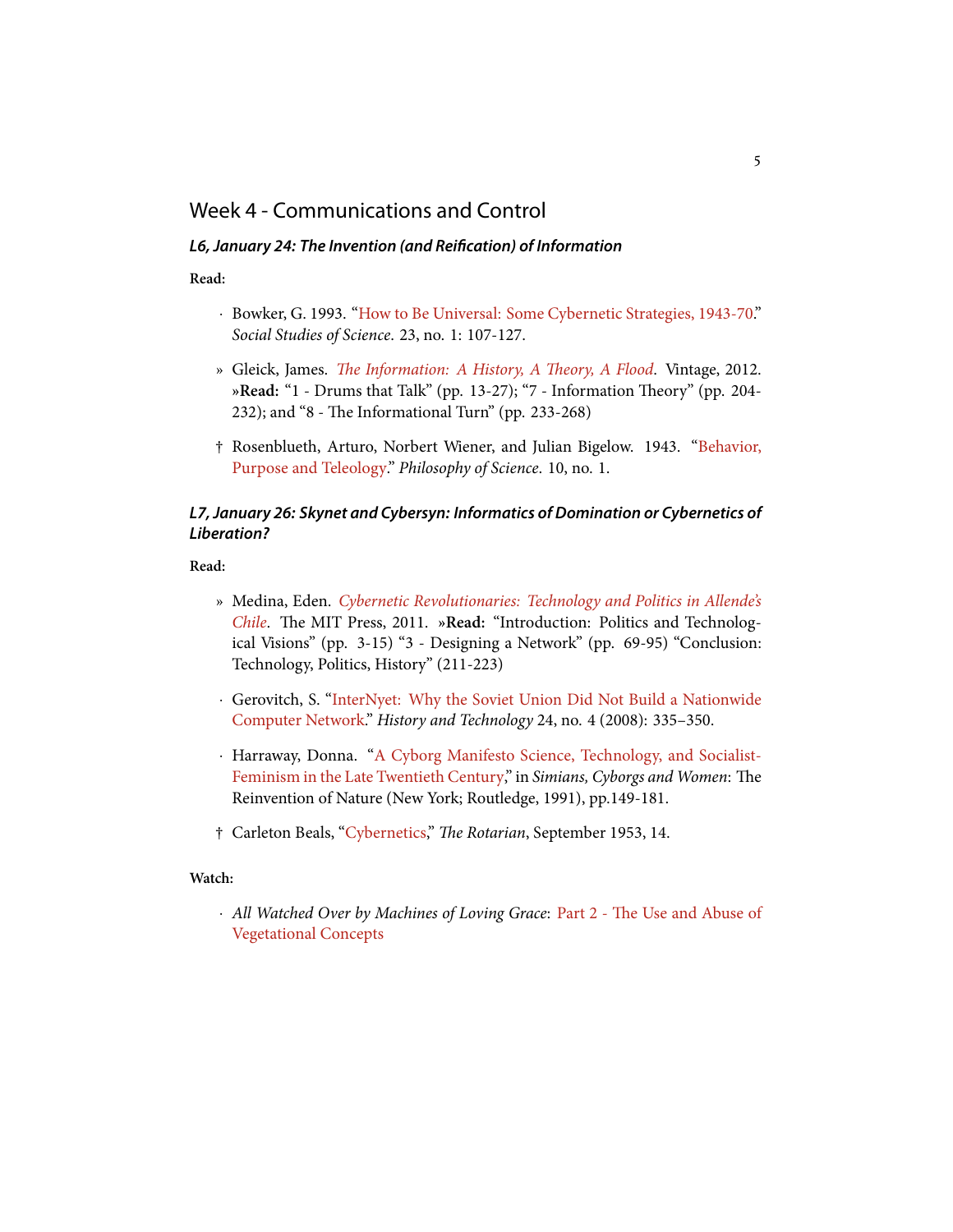## Week 5 - Information and Ideology

## *L8, January 31: FromWholeEarth to "Disruption"Discourse: Technoutopian Rhetoric*

**Read:**

- » Turner, Fred. *[From Counterculture to Cyberculture: Stewart Brand, the Whole](http://www.worldcat.org/title/from-counterculture-to-cyberculture-stewart-brand-the-whole-earth-network-and-the-rise-of-digital-utopianism/) [Earth Network, and the Rise of Digital Utopianism](http://www.worldcat.org/title/from-counterculture-to-cyberculture-stewart-brand-the-whole-earth-network-and-the-rise-of-digital-utopianism/)*. University of Chicago Press, 2008. »Read: "Introduction" (1-11); "1 - The Shifting Politics of the Computational Metaphor" (11-31) "6 - Networking the New Economy" (pp. 175-206)
- † Bower, Joseph L. & Christensen, Clayton M. ["Disruptive Technologies: Catch](http://hbr.org/1995/01/disruptive-technologies-catching-the-wave/)[ing the Wave](http://hbr.org/1995/01/disruptive-technologies-catching-the-wave/)" *Harvard Business Review*, January–February 1995 **»Skim**

### *L9, February 2: "Simulation in the Service of Society:"Models, Games, and "Reality"*

**Read:**

- » Jerven, Morten, *[Poor Numbers: How We Are Misled by African Development](http://www.worldcat.org/title/poor-numbers-how-we-are-misled-by-african-development-statistics-and-what-to-do-about-it/oclc/821538989?referer=br&ht=edition) [Statistics and What to Do About It](http://www.worldcat.org/title/poor-numbers-how-we-are-misled-by-african-development-statistics-and-what-to-do-about-it/oclc/821538989?referer=br&ht=edition)*. Ithaca, New York: Cornell University Press, 2013. **»Read:** "Introduction" (pp 1-8) & "What Do We Know about Income and Growth In Africa" (pp 8-33)
- *·*Starr, Paul. "[Seductions of Sim: Policy as a Simulation Game](http://www.princeton.edu/~starr/17star.html)," *The American Prospect* no. 17 (Spring 1994): 19-29

**Play:**

† *[SimCity](http://www.classicdosgames.com/online/citydemo.html)* (1989)

## Week 6 - "Making Things the Same:" Standards and Informational Liquidity

### *L10, February 7: "Rough Consensus and Running Code:" Making Standards and Inventing the Internet*

**Read:**

» Abbate, Janet. *[Inventing the Internet](http://www.worldcat.org/title/inventing-the-internet/)*. The MIT Press, 2000. »Read: "3 - The Most Neglected Element" (pp. 83-113); and "5 - The Internet in the International Standards Arena" (pp. 147-181)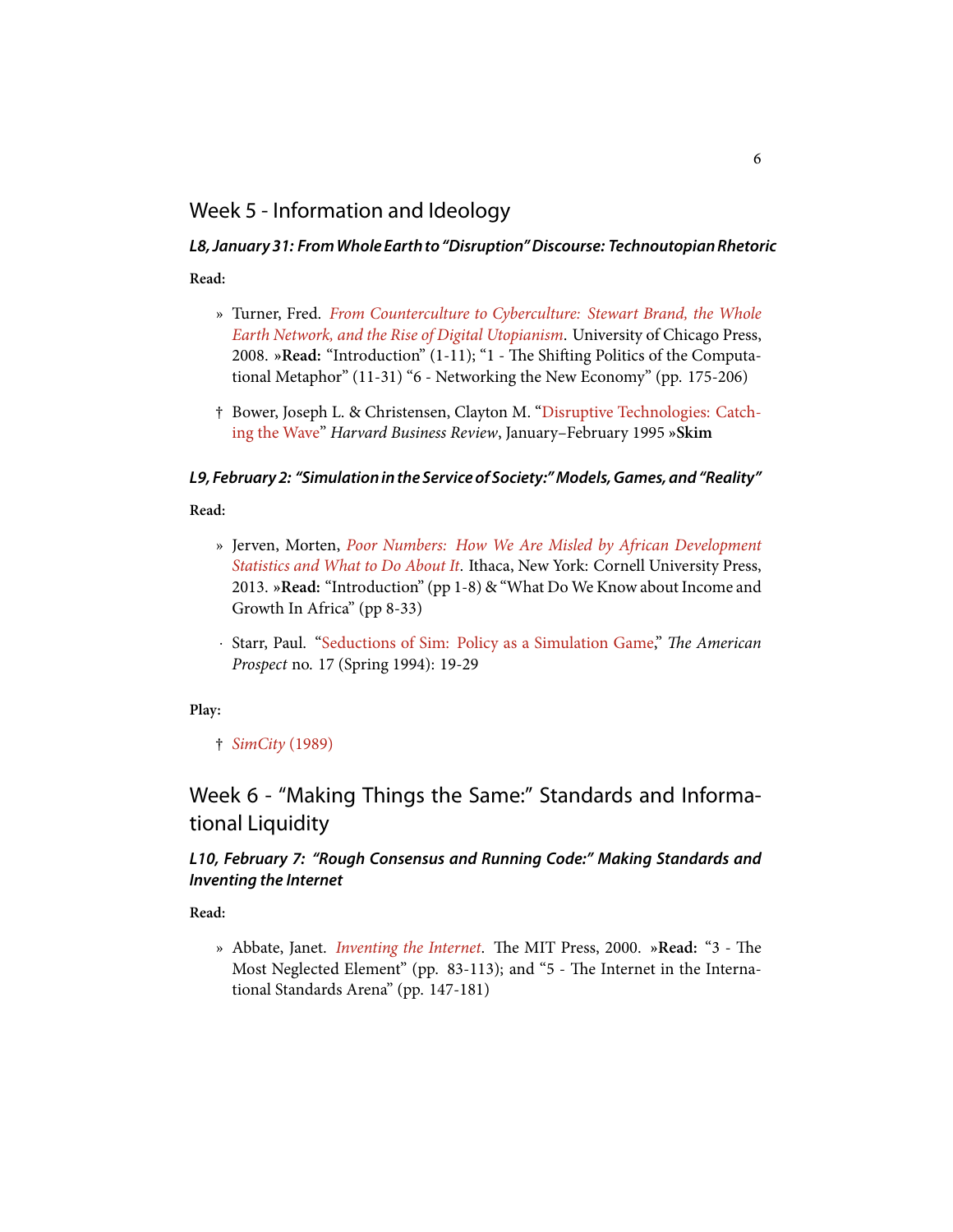- *·* Russell, A.L. ["'Rough Consensus and Running Code' and the Internet-OSI Stan](http://www.computer.org/csdl/mags/an/2006/03/man2006030048-abs.html)[dards War](http://www.computer.org/csdl/mags/an/2006/03/man2006030048-abs.html)." *IEEE Annals of the History of Computing* 28, no. 3 (July 2006): 48–61.
- † Network Working Group."[IP over Avian Carriers with Quality of Service"](http://tools.ietf.org/html/rfc2549)
- † Hoare, C.A.R."[Programming: Sorcery or Science?](http://ieeexplore.ieee.org/xpl/articleDetails.jsp?arnumber=1695125)" *IEEE Soware*. 1, no. 2: 5-16.

### *L11, February 9: Medical Knowledge, Climate Facts, and the Construction of Data*

#### **Paper Propsals Due!**

**Read:**

- *·* Edwards, P. N. "The World in a Machine: Origins and Impacts of Early Com[puterized Global Systems Models](http://www.worldcat.org/title/systems-experts-and-computers-the-systems-approach-in-management-and-engineering-world-war-ii-and-after/oclc/51938329&referer=brief_results)." in *Systems, Experts, and Computers*, MIT Press, Cambridge, MA (2000): 221–254.
- *·* Lakoff, Andrew. ["Diagnostic Liquidity: Mental Illness and the Global Trade in](http://www.jstor.org/stable/4501714) [DNA](http://www.jstor.org/stable/4501714)." *Theory and Society* 34, no. 1 (February 1, 2005): 63-92.

## Week 7 - The Social Construction of Technology

### *L12, February 14: Interpretative Flexibility: Hackers, Hobbyists, and Phreaks*

**Read:**

- » Levy, Steven. *[Hackers: Heroes of the Computer Revolution 25th Anniversary](http://www.worldcat.org/title/hackers-heroes-of-the-computer-revolution/oclc/699724515&referer=brief_results) [Edition](http://www.worldcat.org/title/hackers-heroes-of-the-computer-revolution/oclc/699724515&referer=brief_results)*. O'Reilly Media, 2010. »Read: "1 - The Tech Model Railroad Club" (pp. 3-26); "2- The Hacker Ethic" (pp. 27-38); and "10 - The Homebrew Computer Club" (pp 201-226)
- † Goldstein, Emmanuel. *[e Best of 2600: A Hacker Odyssey](http://www.worldcat.org/title/best-of-2600-a-hacker-odyssey/oclc/646761875&referer=brief_results)*. Indianapolis, IN: Wiley Pub, 2008. »Read: "The Last Days of Ma Bell" (pp 21-64) »Skim: "The Early Days of the Net" (pp 119-156)
- † Gates, Bill. [An Open Letter to Hobbyists](http://upload.wikimedia.org/wikipedia/commons/1/14/Bill_Gates_Letter_to_Hobbyists.jpg) (1976)

#### **Check Out:**

† [Phone Trips](http://www.wideweb.com/phonetrips)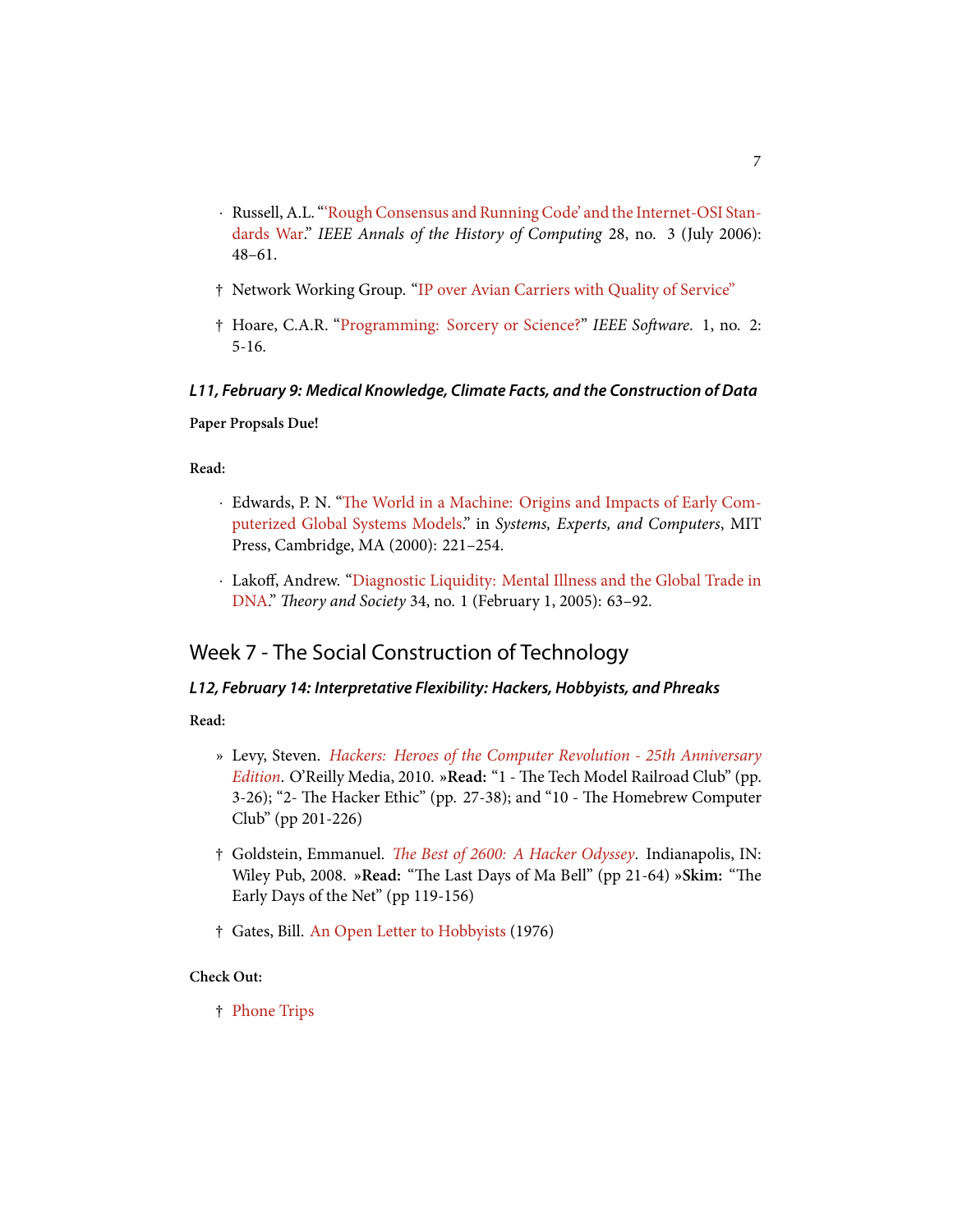#### *L13, February 16: Turing Tests, Spam, and Unintended Consequences*

**Read:**

- » Brunton, Finn. *[Spam: A Shadow History of the Internet](http://www.worldcat.org/title/spam-a-shadow-history-of-the-internet/oclc/838102023&referer=brief_results)*. Cambridge, Massachusetts: The MIT Press, 2013. »Read: "Introduction" (pp. xiii- xxi); and "1 - Ready for the Next Message" (pp. 1-53)
- *·* Star, Susan Leigh, and Karen Ruhleder. ["Steps Toward an Ecology of Infras](http://www.uio.no/studier/emner/matnat/ifi/INF3290/h12/undervisningsmateriale/artikler/starruhlederecologyofinfrastructure1996.pdf)[tructure: Design and Access for Large Information Spaces.](http://www.uio.no/studier/emner/matnat/ifi/INF3290/h12/undervisningsmateriale/artikler/starruhlederecologyofinfrastructure1996.pdf)" *Information Systems Research* 7 (1996): 111–134.

## Week 8 - Performing Technology, Performing Theory

## *L14, February 21: "Are 'Friends' Electric?" Computers, Entertainment, and Affect*

**Read:**

» Sterne, Jonathan. *MP3: The Meaning of a Format*. Durham: Duke University Press, 2012. »Read: "Format Theory" (pp. 1-32); and "3 - Perceptual Coding and the Domestication of Noise" (pp. 92-128)

**Listen:**

- † IBM 704 - ["Daisy Bell](https://www.youtube.com/watch?v=41U78QP8nBk)"
- $\dagger$  Kraftwerk *[Computer World](https://play.spotify.com/album/7BaZFI0ytbAgf65WPig7GB)* (Also on [YouTube\)](http://www.youtube.com/watch?v=r50oC-pTL0I&list=PL32092E7FC42E84DB)

### *L15, February 23: Black-Scholes, High-Frequency Trading, and the Performance of Theory*

**Read:**

» MacKenzie, Donald A. *[An Engine, Not a Camera: How Financial Models Shape](http://www.worldcat.org/title/engine-not-a-camera-how-financial-models-shape-markets/oclc/69662285&referer=brief_results) [Markets](http://www.worldcat.org/title/engine-not-a-camera-how-financial-models-shape-markets/oclc/69662285&referer=brief_results)*. Cambridge, Mass: MIT Press, 2006. »Read: "1 - Performing Theory" (pp. 1-37)

## Week 9 - Networked Communities

### *L16, February 28: Usenet, TheWELL, and EverQuest: Online Sociability and Identity*

**Read:**